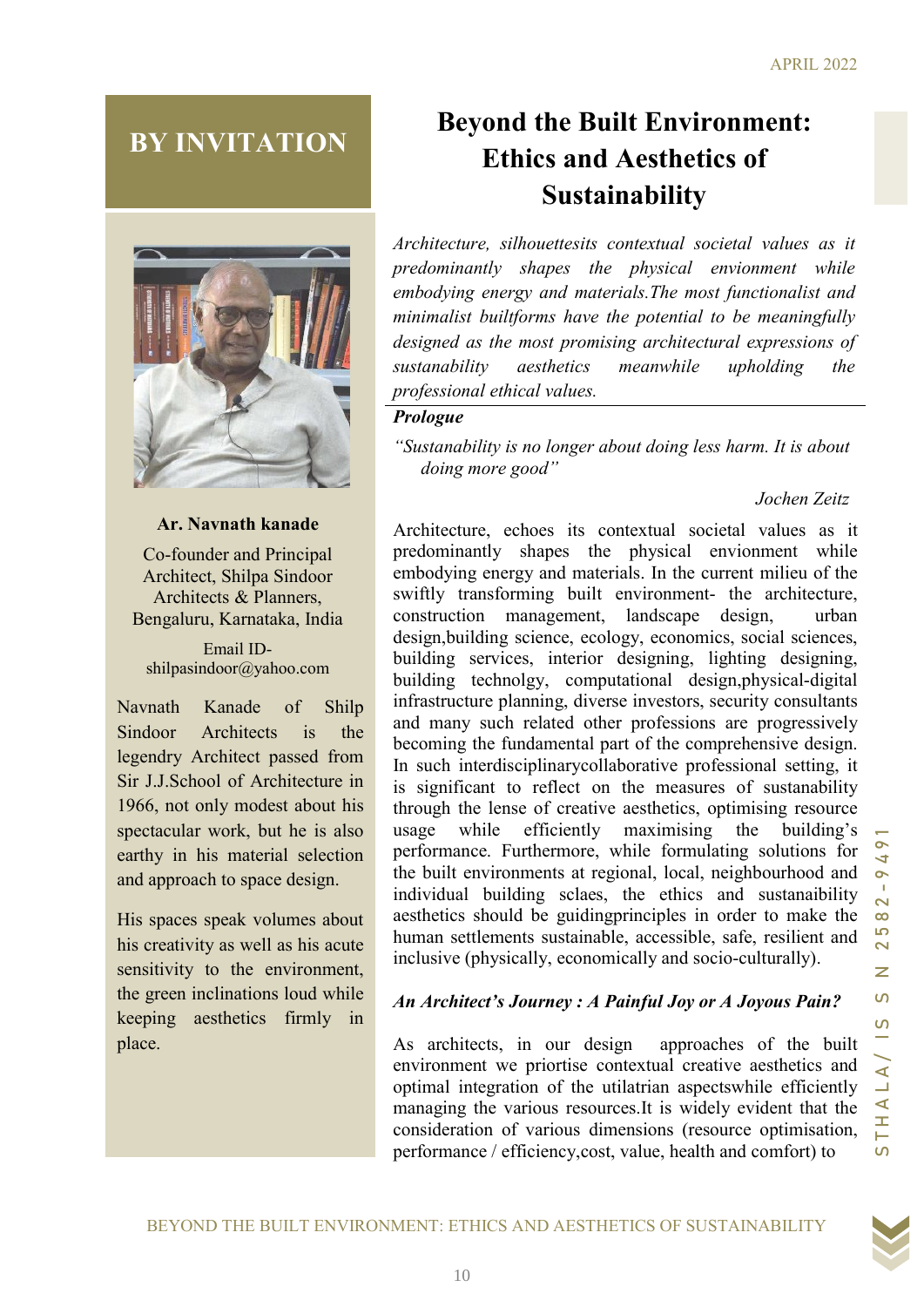achieve the ecological and economical agendas in the development of builtforms, invariably influence the architectural aesthetic outcomes and professional etihical values. In the present interdisciplinary collaborative professional setting where an architect is obligated to design the built environment, might feel to havelost the edge of crativity to successfully create an aesthetically enriching justifiable architecture. This particular aspect obviously presents the most critical aspect of the relationship between freedom of aesthetic creativity and the development of ethically sustainable architecture.

However, this very relationship of expression of aesthtetic creativity andthe development of ethically sustainable architecture could be explored throughly to evolve the most promising and stereotype defyingindeginious designs, construction techniques as well as systems for the optimal use of energy and material resources, which are not only contextually appropriate but also promote local employment, local livelihoods as well as local economy in turn supporting minimum ecological footprint.

Figures 1,2,3,4,5,6&7.Defying stereotype of the urbanscape:Varied skyline of the building clusters, human scale, sustanability considerations, visual connectivity, sense of place, aesthetic features, shaded interconnected streets, multi-level open/coveredhierarchy of spaces, diverse design patterns, etc. provide an interactive fabric which defystereotypes of the multidwelling housingunits.









Source: Compiled from different sources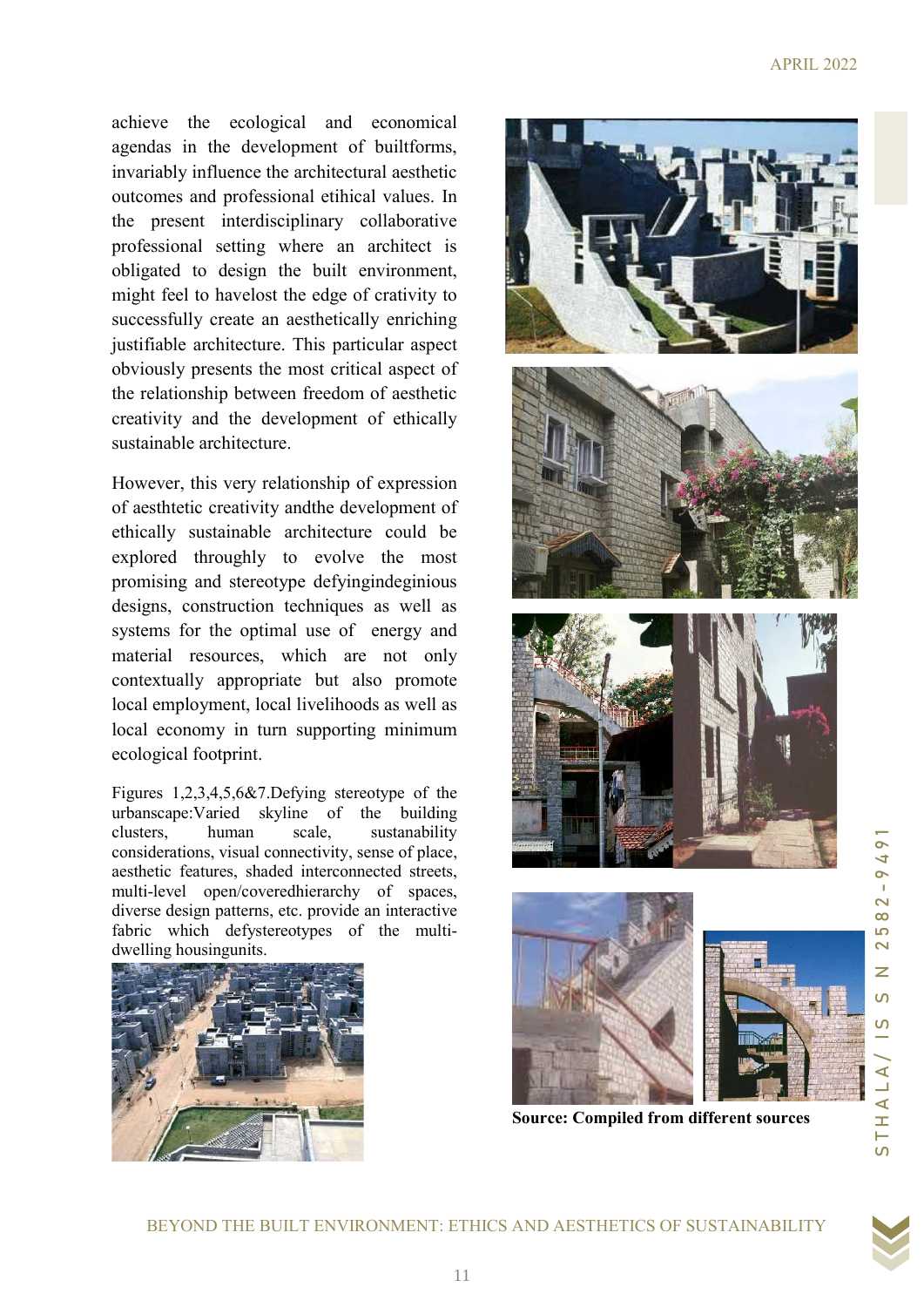Several prominent architects have been explicitely demonstrating this particular aspect by developing their uncompormising design approaches, techniques and material usage in the development of the built environment which are not only honest with their ecological context but are also culturally appropriate and socio-economically sustainable. Although, this process of addressing several intertwined facets to express aesthtetic creativity and to developethically sustainable architecture, may seem a painful journey to begin with. But when these processes start yielding visioned results and sometimes even beyond, the entire proccess becomes a joyful journey that an architect looks forward to navigate in every successive project.

Figure 8 Creativity unleashed:Context specific and user sensitive buitlforms reflect the aesthetical, ethical,ecological, economical, sociocultural& innovational dimensions.



Source: Compiled from different sources

#### The Ethical Architect: Environment, Economics and Equity

Sustanability, a global phenomenon is not only increasingly recognised as the most significant development trend but also as an ethical dimension of developing human centric living environments. In this regard, architecture being the prime form shaper of the environment and being allied with intensive consumer of energy, resources and labor should strive to address environmental aspects, ethical economic values and equitable sharing of finite resources to express aesthetic qualities and sustanability charecteristics of the built environment.

#### Figure9. Standardization v/s Personalization:

Going beyond the mere functionality of the builtforms through theeffective design of elements is vital to negate the false image, endorsing optimal use of resources andachieving the cost effectiveness reflecting the unique aesthetics. These builtforms relate to the user (externally and internally) and support in personification of the spaces by the user.



Source: Compiled from different sources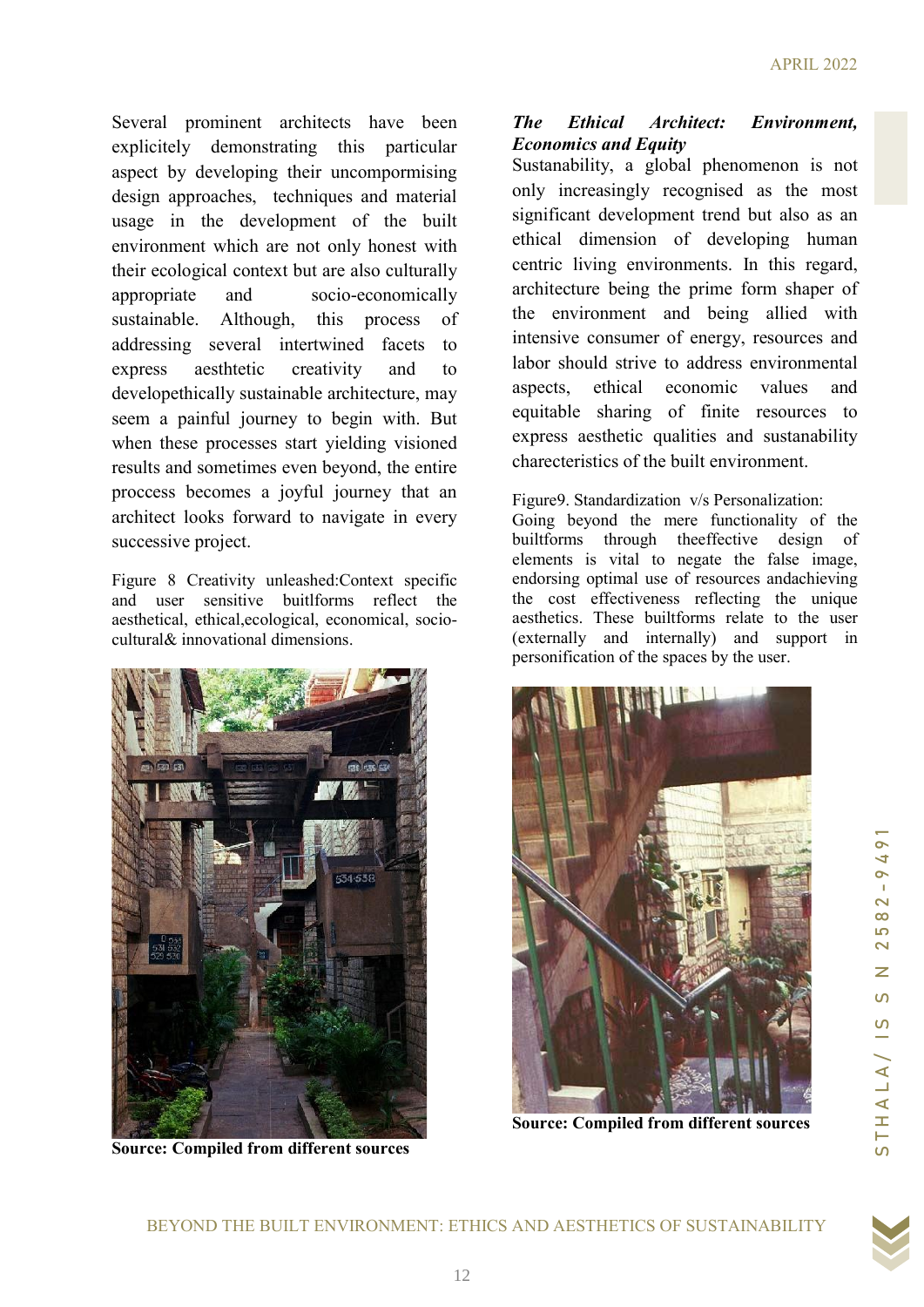An architect should aim at articulating architectural design solutions that not only reflect the sustanability concerns of the built environment but also promote socio economic equity. Several pioneering approaches are emerging to limit the usage of energy intensive manufactured construction energy intensive manufactured co materials and to augment employing natural materials to the highest potential possible. In such contexts, the whole gamut of sustainable development is constantly evolving to include restorative and regenerative concepts.Providentially, several Providentially, several focussed attempts are being evoloved by individual architects, institutions as well as collaborative architects, institutions as well as collaborative<br>organisations at local /regional /national/ international levels to develop comprehensive as well as inclusive design approaches, methods to extensively use local materials,<br>
involving local human resources, and<br>
innovative construction techniques for involving local human resources, and innovative construction techniques improving the sustainability performances of built forms. These attempts support in integrating building sector as an integral part of the circular economy. t only<br>e built<br>socioand to augment employing natural<br>to the highest potential possible. In<br>exts, the whole gamut of sustainable

Figures 10,11,12,13,14,15&16. Developing indigenous construction technologies: Innovative ideas to design and develop construction systems using the natural materials predominantly yield significant amount of reduction in the usage of manufactured materialsandcost savingswhile employing predominantly yield significant amount of<br>reduction in the usage of manufactured<br>materialsandcost savingswhile employing<br>traditional building artisans and craftspeople. Furthermore, these techniques support the unskilled labour to learn and earn unskilled labour to learn livelihoodspromoting local employment livelihoodspromoting local employme<br>opportunities while fostering circular economy. indigenous















Source: Compiled from different sources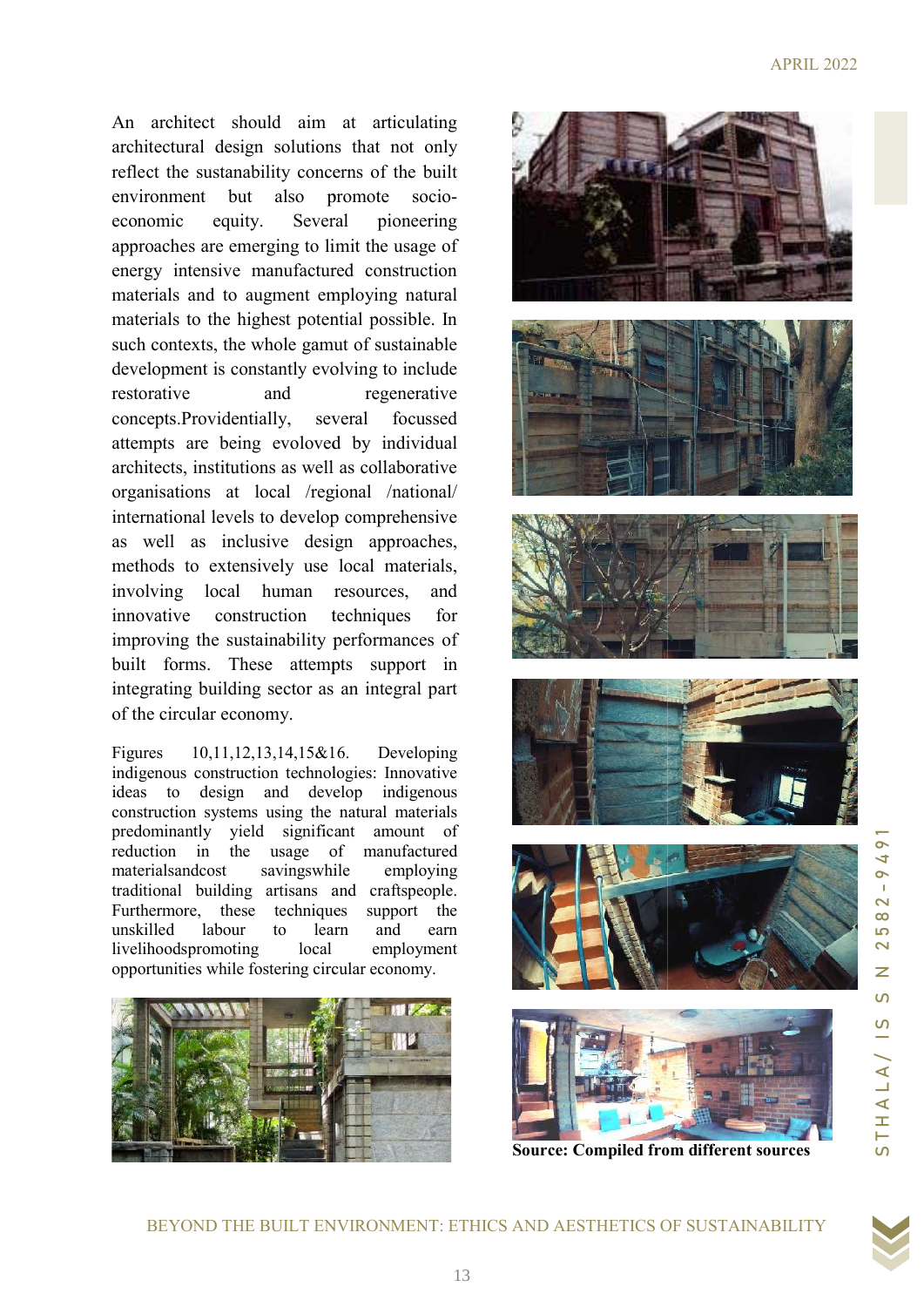#### Anchor of the Architectural Practice: Evolve and Innovate

For the design proposals of the majority of the projects, the sustanability aspect is perceived through the lenses of environmental, socioprojects, the sustanability aspect is perceived through the lenses of environmental, socio cultural and economical aspects. However, cultural and economical aspects. However, the agendas of sustanability in the design process should logically represent the ethical values and aesthetic features as integral facets too.The aesthetics of sustainable architecture and professional ethics are intrinsically linked with the regional characteristics, contextual process should logically represent the ethical<br>values and aesthetic features as integral facets<br>too.The aesthetics of sustainable architecture<br>and professional ethics are intrinsically linked<br>with the regional characterist cultural fabric, psychological acceptance, accessible for all, user centric, regulatory framework, economic considerations, climate,<br>conservation of finite resources, construction conservation of finite resources, techniques and materialsto contribute towrds techniques and materialsto contribute towrds<br>improving the quality of living. Hence, as architects, we must attempt to articulate the extents of ecosystem, ethics, aesthetics, equity and economics while evoloving the sustainable architectural architectural design solutions. Thus, the innovative creation of aesthetically appealing, ethically sustainable built environments can activily promote and engage the users in embracing / adopting alternative lifestyleswhich in turn advanc better quality of life. can activily promote and<br>in embracing / adopting<br>which in turn advance the

Figures  $17,18,19,20 \& 21$ . Architecture is for the users: The pursuit of a design should enhance user's emotional responses. In order to be at its maximum functionality, spaces need to be effectively planned so as to allow the user to peronalise and shape it over a period of time. 17,18,19,20 & 21. Architecture is for the<br>he pursuit of a design should enhance<br>notional responses. In order to be at its<br>m functionality, spaces need to be





hile evoloving the **Source: Compiled from different sources**<br>
intectural design<br>
movative creation of innovatively interpret the preventively sustainable<br>
in activily promote and inherently considered ethically sustain<br>
em In this regard, architects should endeavor to innovatively interpret the prevailing architectural language of the region which is inherently considered ethically sustainable. These built environments explicitily express the most ecologically efficient forms, in which the building form aims to adapt to the ecology, socio-cultural aspects, economy and the use of the local materials, local human resource as well as re while being honest with their aesthetic values. Example 1<br>
Solution of the solution of the solution of the solution of the solution of the solution of the solution of the solution of the moving and accelerate solution of the most ecologically efficient forms, in which cultural aspects, economy and<br>local materials, local human<br>ll as renweable energy sources

Holistic sustainablity should be a central idea in all the crucial stages of the project development and should continue throughout the life cycle of the building building (strategizing, planning, preparing, designing, constructing, occupying, maintaining, renovating, recycling, demolishing, rebuilding, etc.). Diverse innovative design / construction apporoaches have been and are being